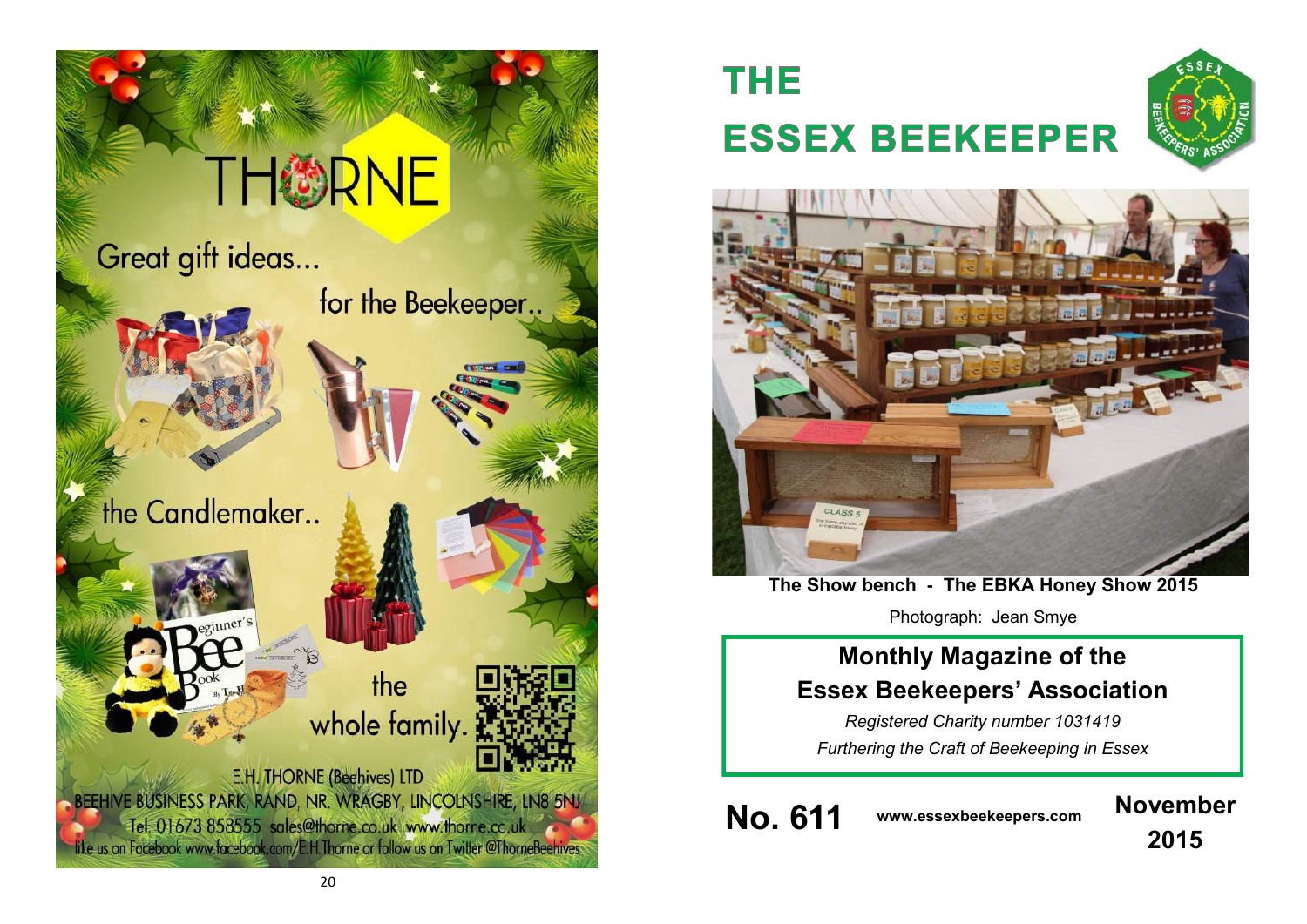# **EBKA Divisional Meetings**

### **Diary dates for November / December 2015**

| 5 Nov  | Thursday<br>8.00pm | <b>Harlow</b>            | 'What has the BBKA ever done for me?' - Doug Brown<br>at Kings Church, Red Willow, Harlow CM19 5PA      |
|--------|--------------------|--------------------------|---------------------------------------------------------------------------------------------------------|
| 6 Nov  | Friday<br>8.00pm   | Romford                  | 'Mock Honey Show'. Chadwick Hall, St. Michaels Church,<br>Main Road, Gidea Park, Romford RM2 5EL        |
| 16 Nov | Monday<br>7.30pm   | Chelmsford               | 'Bumblebee Conservation Trust' at The Link, Rainsford<br>Road, Chelmsford CM1 2XB                       |
| 19 Nov | Thursday<br>7.30pm | Epping<br>Forest         | 'Thermodynamics of Bees and the Hives- Derek Mitchell<br>at Chingford Horticultural Hall.               |
| 20 Nov | Tuesday<br>7.30pm  | <b>Saffron</b><br>Walden | 'More than Honey' Film at Sewards End Village Hall CB10<br>2LG                                          |
| 27 Nov | Friday<br>8.00pm   | <b>Braintree</b>         | 'Making Soap' with Dr Sara Robb. Constitutional Club,<br>Braintree CM7 1TY                              |
| 3 Dec  | Thursday<br>8.00pm | <b>Harlow</b>            | Christmas Party - Kings Church, Red Willow, Harlow<br><b>CM195PA</b>                                    |
| 4 Dec  | Friday<br>8.00pm   | <b>Romford</b>           | <b>Christmas Social</b> - Chadwick Hall, St. Michaels Church,<br>Main Road, Gidea Park, Romford RM2 5EL |
| 11 Dec | Friday<br>8.00pm   | <b>Braintree</b>         | Christmas social Evening - bring nibbles. Constitutional<br>Club, Braintree CM7 1TY                     |
| 17 Dec | Thursday<br>7.30pm | Epping<br>Forest         | Christmas Social - Chingford Horticultural Hall                                                         |

# **your Divisional Monthly Meeting so that it can be included in these listings Deadline: 4th of the preceding month**

# **Who's who and how to contact them**

**President of EBKA** Pat Allen Hon CLM

# **Trustees:**

| Chairman: Ian Nichols                                                        | 17 Dyers Hall Road, Leytonstone, London E11 4AD                     |                                                |  |  |  |  |  |
|------------------------------------------------------------------------------|---------------------------------------------------------------------|------------------------------------------------|--|--|--|--|--|
|                                                                              | email ian@iannichols.demon.co.uk tel. 0208 558 4733 / 07980 299 638 |                                                |  |  |  |  |  |
| Secretary: Michael Webb<br>19 Ingrebourne Gardens, Upminster, Essex RM14 1BQ |                                                                     |                                                |  |  |  |  |  |
| email qsecebka@virginmedia.com tel. 01708 250 606 / 07712 490 511            |                                                                     |                                                |  |  |  |  |  |
| Treasurer: Bob Manning                                                       | 12, Moorland Close, Collier Row, RM5 2AB                            |                                                |  |  |  |  |  |
|                                                                              |                                                                     | tel: 01708 760 770<br>email treasurer@ebka.org |  |  |  |  |  |
| <b>Divisional Trustees:</b>                                                  |                                                                     |                                                |  |  |  |  |  |
| <b>Braintree</b>                                                             | Stuart Mitson                                                       | stuart.mitson@btinternet.com                   |  |  |  |  |  |
| Chelmsford                                                                   | Margaret Clay                                                       | margaretclay@btinternet.com                    |  |  |  |  |  |
| Colchester                                                                   | Tom Geddes                                                          | tom.geddes@btinternet.com                      |  |  |  |  |  |
| Dengie Hundred & Maldon                                                      | Glenn Mayes                                                         | trustee@dmbka.org.uk                           |  |  |  |  |  |
| mark.chambers@condecosoftware.com<br>Mark Chambers<br><b>Epping Forest</b>   |                                                                     |                                                |  |  |  |  |  |
| Harlow                                                                       | <b>Martin Cavalier</b>                                              | cavalier@btinternet.com                        |  |  |  |  |  |
| Romford                                                                      | Pádraig Floyd                                                       | psafloyd@yahoo.com                             |  |  |  |  |  |
| Saffron Walden                                                               | <b>Richard Ridler</b>                                               | richard.ridler@uwclub.net                      |  |  |  |  |  |
| Southend                                                                     | Marquerita Wilson                                                   | philandritawilson@sky.com                      |  |  |  |  |  |

#### **Divisional Contacts:**

**Braintree**: Colleen Chamberlain 01279 876 333 **Chelmsford**: Brian Spencer 01245 490 843 **Colchester**: Morag Chase 01206 522 576 **D.H. & Maldon**: Carlie Mayes 01245 381 577 **Harlow**: Nick Holmes 07730 735 752 **Epping Forest**: Robin Harman 07971 237 312 **Romford:** Pat Allen 01708 220 897 **Saffron Walden**: Jane Ridler 01799 218 023 **Southend**: Chad Colby-Blake 01702 302 209

**EBKA Education Contact:** Jane Ridler Old Barn House, 36 Walden Road, Sewards End, 01799 218 023 jane.ridler@uwclub.net

**EBKA Examinations Secretary:** Pat Allen , 8 Franks Cottages, St Mary's Lane, Upminster, Essex RM14 3NU 01708 220 897 pat.allen@btconnect.com

#### *The Essex Beekeeper* **Magazine:**

| Editor:                                                    | Jean Smye,                    | email: |                     | jsmye@sky.com tel. 07731 856 361                                                      |
|------------------------------------------------------------|-------------------------------|--------|---------------------|---------------------------------------------------------------------------------------|
| Advertising:                                               | Jean Smye                     | email: | ismye@sky.com       |                                                                                       |
|                                                            | Mailing Secretary: Mary Heyes | email: | ml.heves@virgin.net |                                                                                       |
|                                                            |                               |        |                     | Printed by Streamset, 12 Rose Way, Purdeys Industrial Estate, Rochford, Essex SS4 1LY |
| Web site:                                                  | Nick Holmes                   | email: |                     | webmaster@essexbeekeepers.com                                                         |
| <b>Regional Bee Inspectors for EBKA Region:</b>            |                               |        |                     |                                                                                       |
| Epping Forest and Romford Divisions (excluding Brentwood): |                               |        |                     |                                                                                       |
| Julian Parker                                              | julian.parker@fera.gsi.gov.uk |        | tel. 07775 119 469  |                                                                                       |
| All other Divisions:                                       |                               |        |                     |                                                                                       |

Keith Morgan keith.morgan@fera.gsi.gov.uk tel. 01485 520 838 or 07919 004 215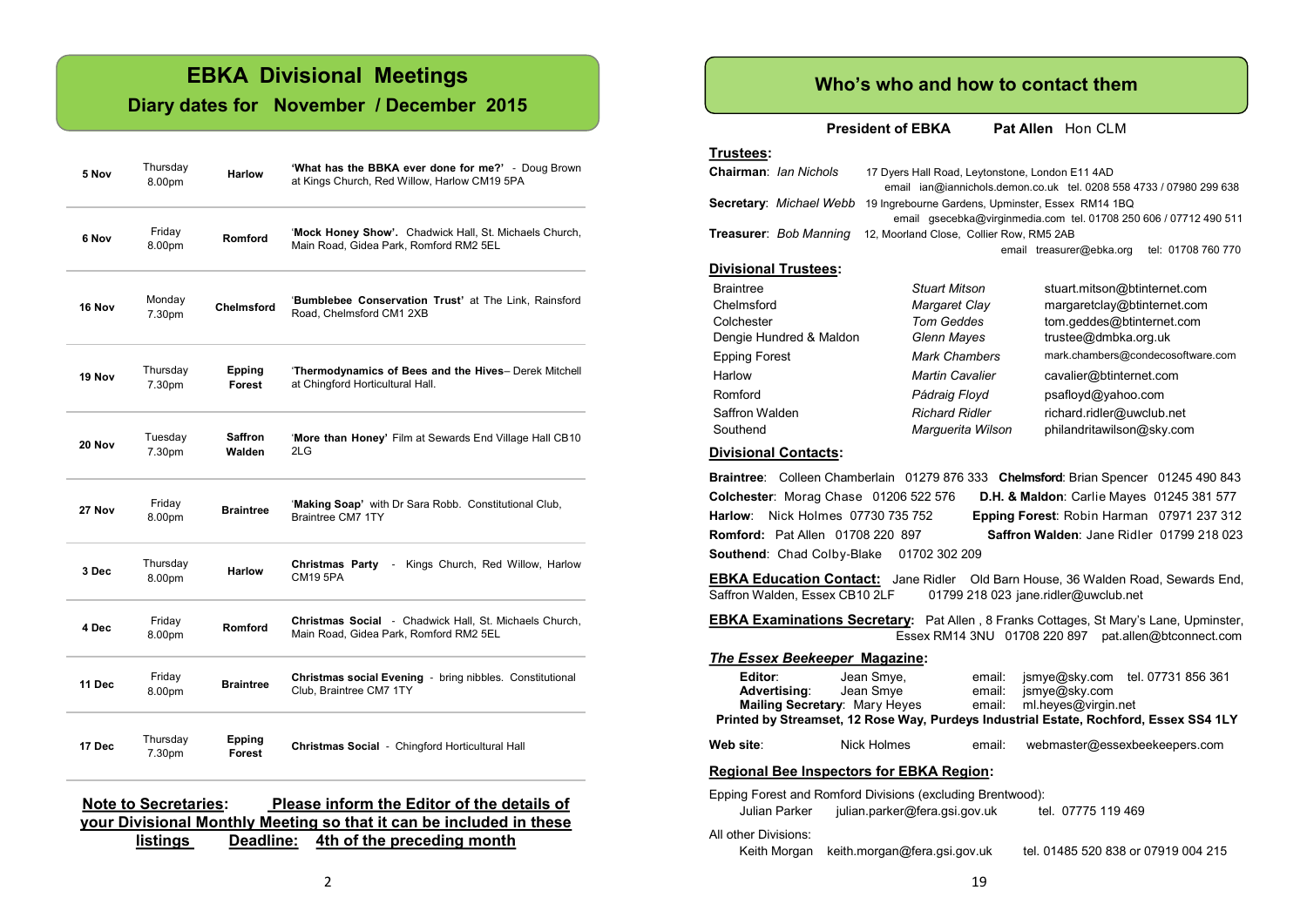#### **Interaction between Deformed Wing Virus and Varroa:**

Katherine Roberts presented an interim report on behalf of Dr Alan Bowman and Emma Bradford. She explained that there was no varroa cell lines available, the use of Tick cell lines was a good substitute. Thus, cell lines would be infected and DWV studies could be done. (Emma Bradford's PowerPoint presentation is available) At this point Wally Thrale asked delegates to please co-ordinate meetings around the same time as Emma couldn't conveniently visit individual local BKAs from her base in Aberdeen.

**The EARS funding projects** had been well received and the idea was that EARS 3 should be discussed and planned. \_\_\_\_\_\_\_\_\_\_\_\_\_\_\_\_\_\_\_\_\_\_\_\_\_\_\_\_\_\_\_\_\_\_\_\_\_\_\_\_\_\_\_\_\_\_\_\_\_\_\_\_\_\_\_\_\_\_\_\_\_\_\_\_\_\_\_\_

**Keith Morgan, Regional Bee Inspector, Eastern Region, reported:**

|               |          | <b>AFB</b> cases | <b>EFB cases</b> |                | <b>Eastern Region</b>               | 2014   | 2015   |
|---------------|----------|------------------|------------------|----------------|-------------------------------------|--------|--------|
| County        | 2014     | 2015             | 2014             | 2015           |                                     |        |        |
| Norfolk       | 57       | 4                | 61               | 30             | Colonies                            | 27,986 | 29,944 |
| Suffolk       | $\Omega$ | $\Omega$         | 14               | $\overline{2}$ | <b>Beekeepers</b>                   | 5,662  | 6,058  |
| Essex         | 6        | $\Omega$         | 8                | $\mathbf 0$    | New beekeepers                      | 545    | 306    |
| <b>Herts</b>  | $\Omega$ | $\Omega$         | 11               | $\mathbf{1}$   | Self-Registrations                  | 218    | 224    |
| <b>Beds</b>   | $\Omega$ | $\Omega$         | $\Omega$         | $\mathbf 0$    |                                     |        |        |
| Lincs         | $\Omega$ | $\mathbf{1}$     | 32               | 15             | <b>Apiary Inspections</b>           | 1.264  | 964    |
| Cambs         | $\Omega$ | $\Omega$         | $\mathbf{1}$     | $\mathbf{1}$   | Colonies Inspected                  | 7,925  | 6,057  |
| Leics         | $\Omega$ | $\mathbf{1}$     | $\Omega$         | $\mathbf{1}$   | <b>Exotic Pest</b>                  | 85     | 368    |
| Rutland       | 0        | 0                | 0                | $\mathbf 0$    | Inspections                         |        |        |
| <b>Totals</b> | 65       | 6                | 127              | 54             | <b>EFB 'National League Tables'</b> |        |        |

|   | <b>EFB 'National League Tables'</b> |          |  |  |  |  |
|---|-------------------------------------|----------|--|--|--|--|
|   | Shropshire                          | 76 cases |  |  |  |  |
|   | Norfolk                             | 30       |  |  |  |  |
|   | Dorset                              | 26       |  |  |  |  |
| ì | East Sussex                         | 26       |  |  |  |  |

#### **Chronic bee paralysis virus.**

There has been an increase in diagnosis in the region and in the country. Often beekeepers report deaths. Equally often, it is reported as poisoning.

|  |  | Api-Bioxal (oxalic acid) is now an approved bee medicine. |  |
|--|--|-----------------------------------------------------------|--|
|--|--|-----------------------------------------------------------|--|

**Sylvia Pettitt** (SBI in Suffolk) is retiring. All thanked her for her work and wished her well.

# 2015 EBKA ANNUAL HONEY SHOW RESULTS

| <b>Class 1</b>     | <b>Section of Comb Honey</b>   | Class <sub>7</sub> | 2 jars Medium Clear Honey            |
|--------------------|--------------------------------|--------------------|--------------------------------------|
| 1st                | J & R Ridler                   | 1st                | J.D.Finn                             |
| <b>Class 2</b>     | 1 jar Clear Honey Gift         | 2nd                | J.Pratt                              |
| 1st                | P.F.Abbott                     | 3rd                | <b>J.McNeill</b>                     |
| 2 <sub>nd</sub>    | M.Harris                       | V.H.C.             | M.J.Barke                            |
| 3rd                | J.Chipperfield                 | H.C.               | M.Harris                             |
| V.H.C.             | W.Gee                          | C.                 | J.Dutney                             |
| H.C.               | J.Pratt                        | Class 8            | 2 jars Dark Clear Honey              |
| C.                 | P.Allen                        | 1st                | P.F.Abbott                           |
| Class 3            | <b>Set Honey Gift Class</b>    |                    | R.Hardwicke                          |
| 1st                | M.Harris                       | 3rd                | N.Reeve                              |
| 2nd                | J.McNeill                      | V.H.C.             | <b>I.Nichols</b>                     |
| 3rd                | P.F.Abbott                     | H.C.               | W.Gee                                |
| V.H.C.             | C.Pardoe                       | Class 9            | 2 jars Natural Set Honey             |
| Class 4            |                                |                    |                                      |
|                    | <b>Pair Honey Sections</b>     | 1st                | P.F.Abbott                           |
| 1st                | J & R Ridler                   | 2nd                | <b>I.Nichols</b>                     |
| Class <sub>5</sub> | <b>Frame Extractable Honey</b> | 3rd                | C.Pardoe                             |
| 1st                | <b>J.McNeill</b>               |                    |                                      |
| 2nd                | P.F.Abbott                     | Class 10           | 2 jars Soft Set                      |
| 3rd                | C.Pardoe                       | 1st                | J.French                             |
| Class 6            | 2 jars Light Clear Honey       | 2nd<br>3rd         | P.F.Abbott<br>M.J.Barke              |
| 1st                | <b>I.Nichols</b>               |                    |                                      |
| 2nd                | S.B.Fairchild                  | V.H.C.             | <b>J.McNeill</b>                     |
| 3rd                | J.Dutney                       | H.C.               | <b>B.Greenland</b>                   |
| V.H.C.             | R.Harman                       | C.                 | M.Clay                               |
| H.C.               | J.French                       | Class 11A          | <b>Container Cut comb Not</b><br>Set |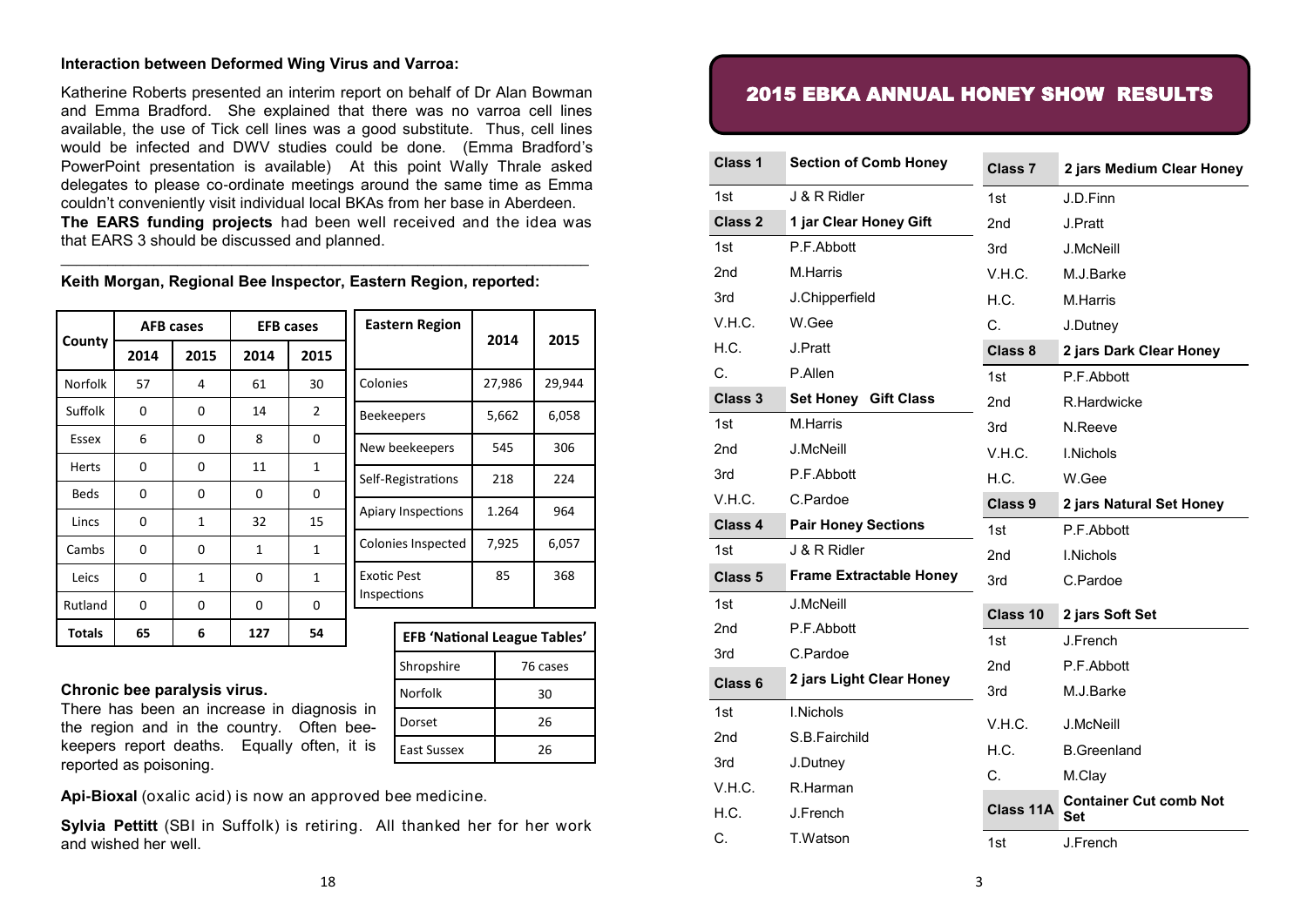|          | <b>Class 11B Container Cut comb Set</b> | Class 17               | 2 jars Medium Honey -<br>less than 5 years |
|----------|-----------------------------------------|------------------------|--------------------------------------------|
| 1st      | J.French                                |                        | J.Pratt                                    |
| Class 12 | 2 jars Chunk Honey                      | 1st<br>2 <sub>nd</sub> | D.A.McCorkindale                           |
| 1st      | J.French                                |                        |                                            |
| Class 13 | Cake of Beeswax 425-482g                | 3rd                    | J. Dutney                                  |
| 1st      | J.D.Finn                                | V.H.C.<br>H.C.         | S. Haley                                   |
| 2nd      | P.F.Abbott                              | C                      | P.Hughes<br>S.C.Edwards                    |
| 3rd      | M.Harris                                | Class 18               |                                            |
| V.H.C.   | M.Clay                                  |                        | 2 jars Dark Honey Less                     |
| H.C.     | M.J.Barke                               | 1st<br>V.H.C.          | S.Haley<br><b>Maldon Division</b>          |
| C.       | J.Chipperfield                          |                        |                                            |
| Class 14 | <b>Bottle of Sweet Mead</b>             | Class 19               | <b>Novice Clear Honey</b>                  |
| 1st      | J.McNeill                               | 1st                    | D.A.McCorkindale                           |
|          |                                         | 2 <sub>nd</sub>        | M.Speakman-Bell                            |
| 2nd      | P.F.Abbott                              | 3rd                    | S.C.Edwards                                |
| 3rd      | C.Pardoe                                | V.H.C.                 | J.Pratt                                    |
| V.H.C.   | <b>T.Runacres</b>                       | H.C.                   | W.Gee                                      |
| H.C.     | M.J.Barke                               | C.                     | P.Wisbey                                   |
| C.       | S.Runacres                              | <b>Class 20</b>        | Novice 2 jars Set Honey                    |
| Class 15 | <b>Bottle of Dry Mead</b>               | 1st                    | W.Gee                                      |
| 1st      | C.Pardoe                                | 2nd                    | J.Pratt                                    |
| 2nd      | M.J.Barke                               | V.H.C.                 | D.Adam                                     |
| 3rd      | P.F.Abbott                              | Class 21               | <b>Novice Cake of Beeswax</b>              |
| V.H.C.   | J.D.Finn                                | 1st                    | J.D.Finn                                   |
| Class 16 | 2 jars light Honey - less               | 2 <sub>nd</sub>        | J.B.Rushbrook                              |
|          | than 5 years                            | Class22                | <b>Honey Fruit Cake</b>                    |
| 1st      | D.A.McCorkindale                        | 1st                    | E.Bunting                                  |
| 2nd      | J.B.Rushbrook                           | 2nd                    | S.Haley                                    |
| 3rd      | J.Dutney                                | 3rd                    | J.French                                   |
| V.H.C.   | P.Wisbey                                | V.H.C.                 | M.J.Barke                                  |
|          |                                         |                        |                                            |

#### **SmartBees**

This is a 5 year EU scheme for the "**S**ustainable **Ma**nagement of **R**esilien**t BEE** populations" that aims to understand natural resistance mechanisms particularly to Varroa and DWV by:

- 1. Discovery of resistant traits and genes.
- 2. Advance knowledge transfer to beekeepers.
- 3. Field test traits to test local bee breeding.
- 4. Dissemination through publications & organisations.
- 5. Enhance resistance through dietary regime.

Among many other things, it means to establish a standard method for counting bees. See: http://www.smartbees-fp7.eu/Extension/index.html. Take the survey (mostly about bee breeding and where you get your information): https://www.netigate.se/a/s.aspx?s=216996X32424011X22443

**Varroa culture.** A Veterinary Medicines Directorate project. Varroa is highly reliant on its host and the VMD is funding the investigation of the volatiles the bee larvae emit that the varroa target.

**MLST.** Multi locus sequence typing of foulbroods - an aid to understanding disease spread. EFB and AFB strain types will be uploaded onto BeeBase to help inspectors understand and link disease spread.

**Stress testing and optimisation** of early interception networks for invasive pests of pollinators - based on our work on AFB in Jersey.

**Asian Hornet in Andernos-les-Bains.** The mean number of nests surviving - 3.6 in 2011, 2.6 in 2014. It has taken the hornet 13 years to achieve population stability.

#### **Arsenophonus.** Friend or foe?

*After meeting note*: according to Wikipedia:

"Arsenophonus is a genus of Enterobacteriaceae, of the Gammaproteobacteria. Arsenophonus are an increasingly discovered symbiont of insects from a diversity of insect taxa. Arsenophonus species are usually malekillers or mutualistic endosymbionts. *Arsenophonus nasoniae* infects the Nasonia parasitic wasps."

**Varroa**. There is no sign of varroa slowing down.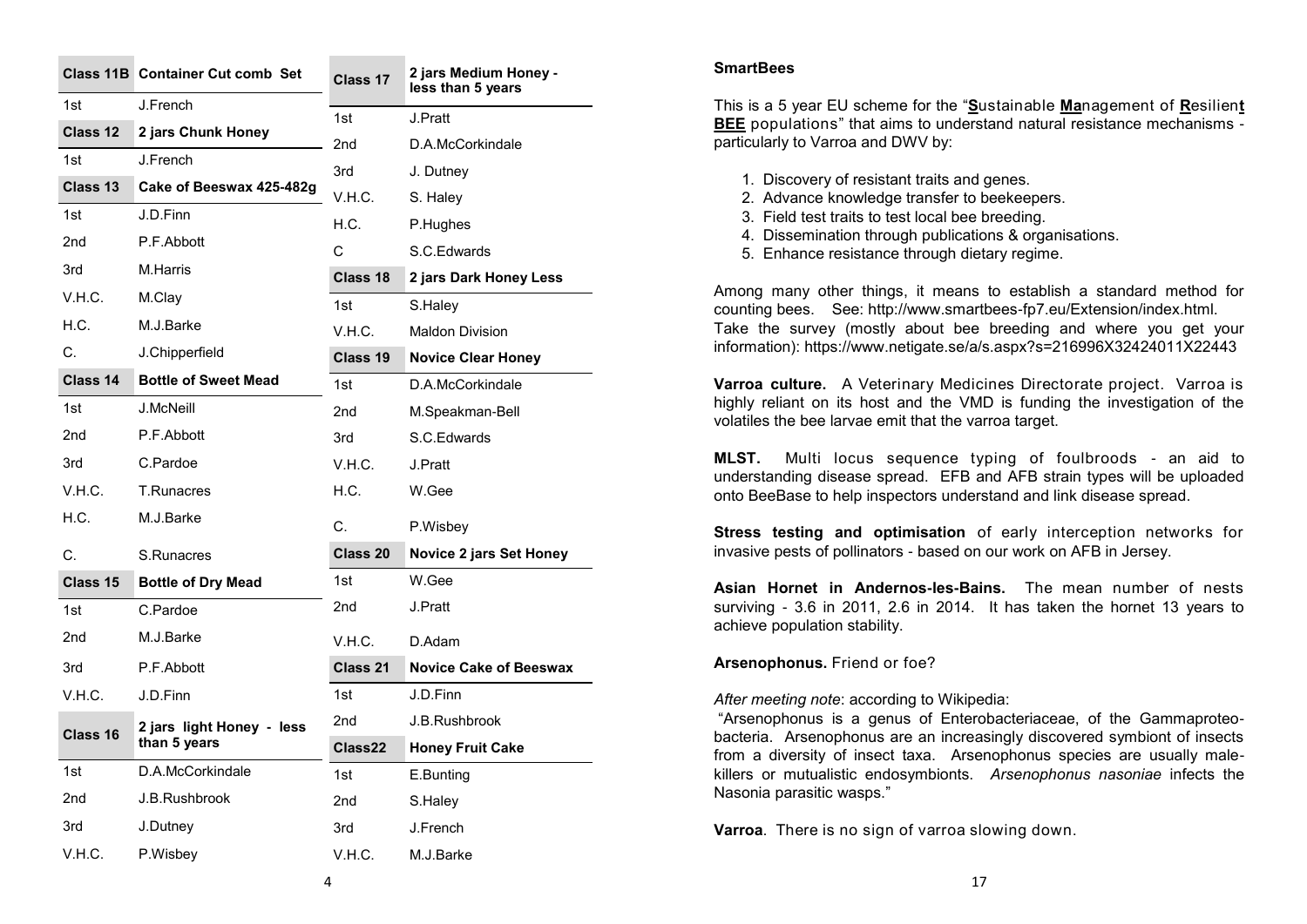In France, it is the responsibility of the commune to deal with nests but this can be expensive. In October 2014, NBU pest control and Wildlife teams visited Andernos-les-Bains, a small town near in Bordeaux. The hornet has had a devastating effect; beekeepers are reporting honey harvests going down from 50kg to 10kg. To fight it, they employ a 'cherry-picker' and half a man's time. Nests cannot be tackled in daylight but at dawn, adding difficulty. When first encountered, there were 4 nests in the area; last year there were 100. Because sulphur dioxide is used in the wine trade, it is available, but it could not be used in the UK. There, it is injected into a nest using a lance, a far from easy task in semi gloom; it adds to the difficulty that 20% of nests are above 20 metres, one was 28 m high.

Beekeepers fit porches to hive entrances with vertical wires at 37mm intervals to deter the hornets. The rate of predation is such that, where there are hornets, beekeeping may become impossible. The local population notice the hornets which are everywhere a nuisance. This hornet is now all along the north French coast; it can only be a matter of time before it reaches us.

#### **Ben Jones – Effect of dietary pollen on health & behaviour of Honey Bees**

Ben Jones, who manages the NBU's laboratory, is undertaking this investigation as a part-time PhD study; it is shortly to be completed. EARS has been contributing to his support.

Ben explained how non-pathogenic immune stimulation affects the feeding behaviour of honey bees. The bees were put on a forced diet, the intake target being Essential Amino Acids over an eight day period. The immune function and longevity of the honey bee were monitored. The bees on the sugar diet were able to keep the immune response going. The Essential Amino Acid diet increased longevity. The bees were tagged and put out into the field with the aim of tracking information such as length of the flights and age at first forage. Unfortunately the wire was destroyed by wildlife. Ben believes that initial results demonstrate that targeting the feed for healthy bees ensures the colony survival.

#### Dr Katherine Roberts, FERA

Katherine is the successor to Giles Budge. She explained that FERA is a now a noun, no longer an acronym, and the name of the agency is owned 75% by Capita and 25% by DEFRA. She went on to outline some of the projects now underway. These are:

| <b>Class</b><br>23  | <b>6 Honey Nut Cookies</b>           | <b>Class</b><br>35 | <b>Pair Moulded Candles</b>     |
|---------------------|--------------------------------------|--------------------|---------------------------------|
| 1st                 | J.Pratt                              | 1st                | J.Dutney                        |
| 2nd                 | M.Clay                               | 2nd                | M.Harris                        |
| 3rd                 | P.Hughes                             | 3rd                | J.French                        |
| <b>Class</b><br>24  | <b>Honey Sandwich</b>                | V.H.C.             | J.D.Finn                        |
| 1st                 | H.Hardwicke                          | H.C.               | W.Gee                           |
| 2nd                 | P.Hughes                             | C.                 | M.Clay                          |
| 3rd                 | M.Clay                               | <b>Class</b><br>35 | <b>Pair Candles Not Moulded</b> |
| <b>Class</b><br>25  | <b>Apricot &amp; Honey Scones</b>    | 1st                | <b>J.McNeill</b>                |
| 1st                 | P.Rowland                            | 2nd                | P.F.Abbott                      |
| 2nd                 | M.J.Barke                            | 3rd                | J.Chipperfield                  |
| 3rd                 | J.Pratt                              | H.C.               | S.Runacres                      |
| <b>Class</b><br>26  | <b>Junior Honey Fruit Cake</b>       | C.                 | P.Runacres                      |
| 1st                 | D.Holmes                             | <b>Class</b><br>37 | <b>Practical Invention</b>      |
|                     | <b>Class28 Junior Honey Sandwich</b> | 1st                | D.A.McCorkindale                |
| 1st                 | <b>B.</b> Holmes                     | <b>Class</b>       | 12 jars Clear Honey for Sale    |
|                     | <b>Class29 6 Pieces Honey Fudge</b>  | 38                 |                                 |
| 1st                 | J.McNeill                            | 1st                | T.Watson                        |
| 2nd                 | M.Clay                               | 2nd                | P.F.Abbott                      |
| 3rd<br><b>Class</b> | E.Bunting                            | 3rd                | <b>J.McNeill</b>                |
| 30                  | <b>6 Pieces Honey Toffee</b>         | V.H.C.             | M.J.Barke                       |
| 1st                 | <b>J.McNeill</b>                     | H.C.               | M.Clay                          |
| 3rd                 | S.Andrews                            | C.                 | M.Harris                        |
|                     |                                      |                    |                                 |
| <b>Class</b>        | <b>Honey &amp; Malt Wholemeal</b>    | <b>Class</b><br>39 | 12 jars Set Honey for Sale      |
| 31                  | Loaf                                 | 1st                | M.J.Barke                       |
| 1st                 | M.Clay                               | 2nd                | P.F.Abbott                      |
| 2nd                 | E.Bunting                            | 3rd                | <b>J.McNeill</b>                |
| 3rd<br><b>Class</b> | L.M.Yeats                            | V.H.C.             | M.Harris                        |
| 32                  | Junior poster about beekeep-<br>ing  | <b>Class</b>       | <b>Junior Photograph</b>        |
| 1st                 | H.Walsh                              | 40                 |                                 |
| 2nd                 | A.Collins<br>S.Collins               | 1st<br>2nd         | S.Collins<br>A.Collins          |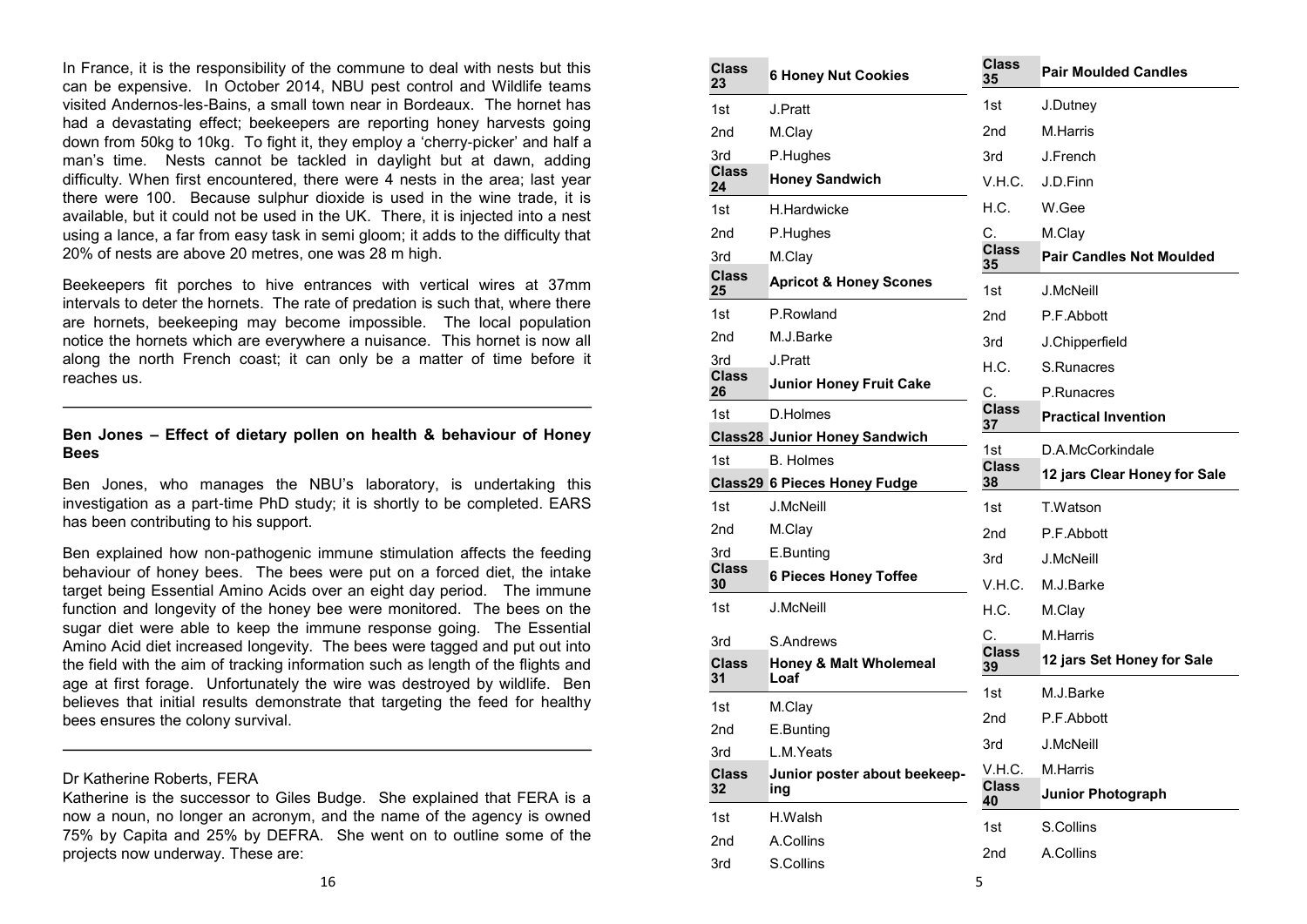| <b>Class</b><br>41 | Photograph                              | <b>Class</b><br>45 | One Bottle of Dry Metheglin |
|--------------------|-----------------------------------------|--------------------|-----------------------------|
| 1st                | W.Gee                                   | 1st                | M.J.Barke                   |
| 2 <sub>nd</sub>    | Z.Bridges                               | <b>Class</b><br>46 | Honey Label                 |
| 3rd                | <b>I.Nichols</b>                        |                    |                             |
| V.H.C.             | S.Haley                                 | 1st                | T.Watson                    |
| H.C.               | P.F.Abbott                              | 2nd                | P.F.Abbott                  |
| C.                 | M.Clay                                  | 3rd                | M.Clay                      |
| <b>Class</b>       | <b>One Bottle of Sweet</b>              | V.H.C.             | J.McNeill                   |
| 42                 | <b>Melomel</b>                          | H.C.               | M.J.Barke                   |
| 1st                | M.J.Barke                               | C.                 | D.A.McCorkindale            |
|                    |                                         |                    |                             |
| 2 <sub>nd</sub>    | P.Davidson                              | <b>Class</b><br>50 | <b>Vase of Flowers</b>      |
| 3rd                | <b>J.McNeill</b>                        | 1st                | H.Hardwicke                 |
| <b>Class</b>       | One Bottle of Dry Melomel               | 2nd                | C.R.Mayes                   |
| 43                 |                                         | 3rd                | S.J.Andrews                 |
| 1st                | M.J.Barke                               | V.H.C.             | Z. Bridges                  |
| <b>Class</b><br>44 | <b>One Bottle of Sweet</b><br>Metheglin | H.C.               | S.B.Fairchild               |
| 1st                | M.J.Barke                               | <b>Class</b><br>51 | <b>Divisional Garden</b>    |
| 2 <sub>nd</sub>    | S.Runacres                              | 1st                | S.J.Andrews - Romford       |

### **ESSEX COUNTY HONEY SHOW 2015 at BARLEYLANDS**

Although this beekeeping season has not been good - some members have done very well and others not so well. We had 304 entries from 56 members which is the most we have had for a few years, so well done to all the new members for having a go - it's all good fun. There were 14 novices in the Class for clear honey. It's good to see new faces entering, hopefully they will continue to enter shows. It all helps to improve their honey sales. Having stewards at the end to remove and sign out the honey from the show bench made for a smoother finish. I don't think any jars went to the wrong members so this will be done in the future instead of the mad scramble it has been. The judges commented on the high standard of exhibits - so well done to all who entered. If you did not get a prize card this year don't give up, it was very hard for the judges because of the high standard. Next year could be the one for you.

Jim McNeill - Show Secretary

one of the coldest on record. 3,500 colonies were destroyed by burning, the soil was treated with two different pesticides and rotovated. The Italian government paid compensation. So far, he said, no beetles have been found in 2015.

#### *After meeting note: Hive Beetle adults and larvae were found in Italy on 16th September within the 20km protection zone.*

There is a very short 'window' in which eradication may be possible perhaps 2-3 months. The Italians had geography and the weather on their side; if SHB had been found in London, where there are 5,000 apiaries within a 20 km radius, it would have been impossible to do the same. No decision has yet been made whether to go for eradication or acceptance. In the UK, compensation is unlikely.

An IBRA report details what is known about the beetle. It can fly 10 km; larvae survive 100 days without food; it needs 24 hours at -12°C to kill it. Adults lay some 2,000 eggs apiece and, using long ovipositors, tuck them into cracks and crannies where the bees cannot reach them. Larvae emerge 3 weeks later. The beetles are ⅓ the size of a bee, are found everywhere in hives and don't like light so scuttle away when colonies are opened; in other words, if they are present, they are not easy to see.

We have been fortunate that Dan Etheridge, a SBI, has lived in the States and has experience of the SHB which he has passed onto the NBU. In Georgia successful control has been found possible using traps between frames and on floors that beetles can enter but bees cannot. It has been found essential to keep colonies away from trees, perhaps because the beetles can also exist happily on fruit, their original food. A five frame nuc is the minimum size that has enough bees to defend itself; Apideas can't be used. Extraction must be carried out as soon as the supers are removed. Supers can be safely stored in refrigeration but then must be re-warmed before spinning. Clemson University, South Carolina, publishes good guidance. In Australia, 'Chux superwipes' have been found to make effective beetle traps.

#### **Asian Hornet**

It is now in France, Spain, Belgium, Portugal, Italy and Germany; also in South Korea. Queens emerge in the spring and raise a few workers. When a good food source is found, the colony relocates to within 1-2 km of that and then grows large. Honey bees form some 50% of their diet. Hornets 'stack' outside hive entrances at different levels. They do not enter colonies but 'hawk' outside them, catching returning foragers on the wing. This inhibits foraging! Commonly, there may be 10-12 nests per km<sup>2</sup>.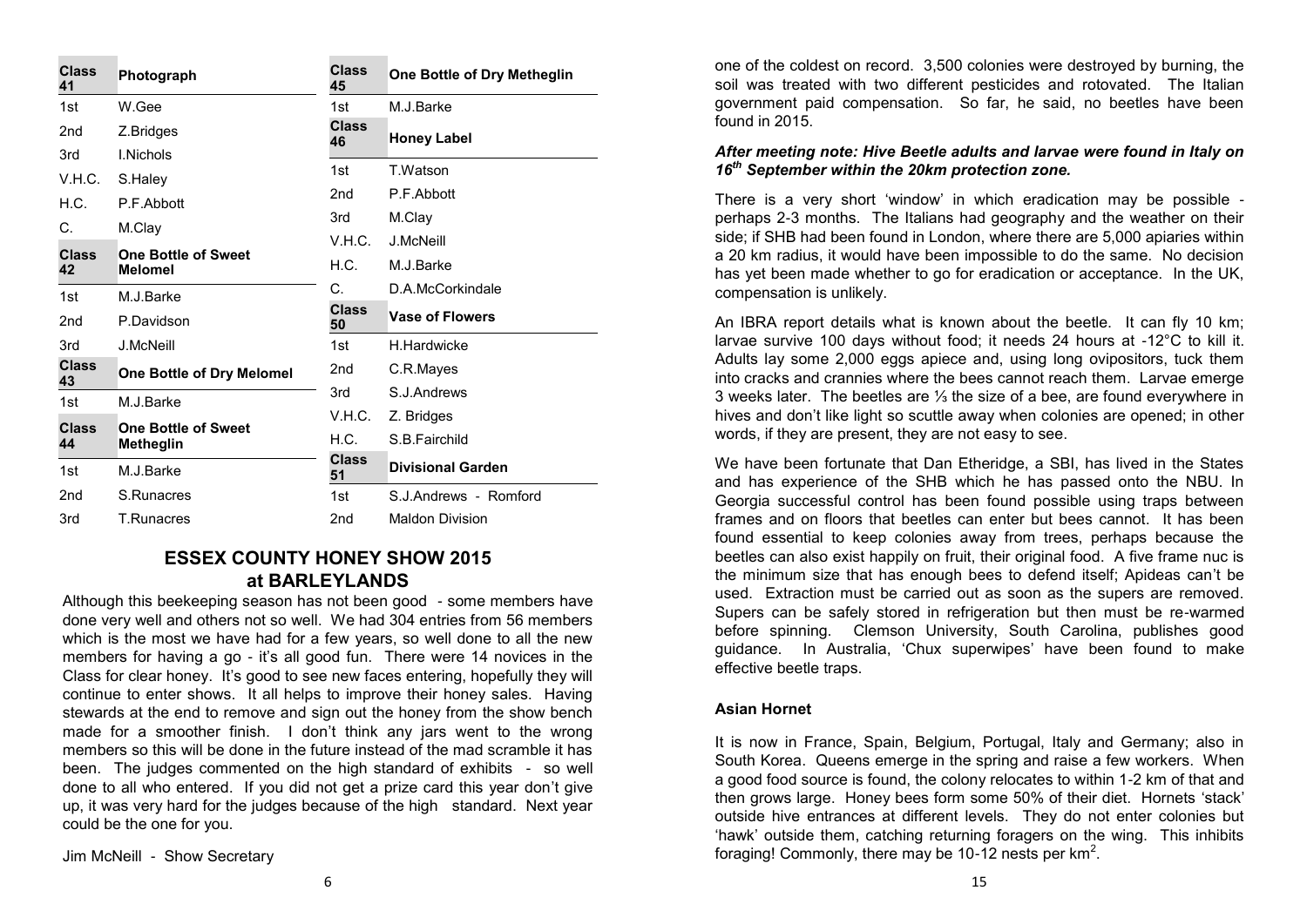The NBU is now a part of government's broadening focus on other bee pests and diseases, not just foulbrood. Much work has been done on contingency planning based on comprehensive pest risk analyses. The bigger the potential damage, the more resources are available. In the EU, a centre of excellence has been established at ANSES, the French national Agency for Food, Environmental and Occupational Health & Safety. Bee farmers in the DASH scheme are now able to conduct their own inspections. New animal health legislation will include honey and bumble bees.

In many EU countries, it is the law that beekeepers must register. In England (and Wales), we want beekeepers to sign up on BeeBase; encouragingly, the number registered is recently well up. The work of the NBU is science led. We have established sentinel apiaries close to likely invasion points; their selection has been stress tested. The spread of disease has been modelled so allowing us to predict how an infection will spread.

Making ready for possible invasions means knowing the parameters for survival, investigating how we will deal with them, should they ever come. Biological and chemical control might make use of nematodes, entomopathogenic fungi, alternative pesticides and novel approaches. The NBU's publications cover what could and should be done. These include: Cuthbertson et al (2013): the Small hive beetle, *Aethina tumida*: a review of its biology and control measures. [Current Zoology, 59: 644-653.]

#### **Bee Base**

Beekeepers registered were: 14,461 in 2007, 35,386 in 2014 with more than 165,000 apiaries. In 2014, one third of all inspections (some 6,800) were for exotic pests, rather than inspecting all within a 3 or 5 km radius. They were made by 60 part time and 9 full time inspectors. We made some 8,000 fewer inspections; this was due partly to the disruption of our transfer to APHA, so it took longer to fill vacancies for SBIs, and partly because exotic threat inspections must be thorough so took longer.

#### **Small Hive Beetle**

As you know, this was discovered in Reggio Calabria, Italy, in September 2014. This is an area where there are orchards and much trade; fortunately, it was found in a university apiary where standards are good. It was not seen in August inspections but a month later, it was evident. In other words, it was found early so the Italian authorities decided upon eradication. It was found in 61 apiaries in Calabria and one in Sicily that had returned from Calabria. The area favoured this decision with the sea on one side and a ring of mountains on the other. Again fortunately, the winter of 2014/5 was

#### **PETER DALBY - PEBADALE APIARIES**

For all your beekeeping and apitherapy supplies **Large Stock held - all year round** *Competitive prices; any item not stocked to special order* **37 Cecil Road, Cheshunt, Hertfordshire EN8 8TN**

> **Tel: 01992 622645 Email: [pebadalebees@btinternet.com](mailto:pebadalebees@btinternet.com)**

**Open Mon - Sat (any reasonable time) CLOSED SUNDAY** Telephone before calling **Agent for E H Thorne and Northern Bee Books**

# **The Bee Shed**

**Approved** *N***ational** *B***ee** *S***upplies Stockist and Distributor**

A Range of Frames and Foundation Hives and Hive Parts, Tools and Equipment Open by Appointment: Please call Wendy on **07764 609 803** or Email: [beeshed@btinternet.com](mailto:beeshed@btinternet.com)  **Meepshole, Great Prestons Lane, Stock, Essex CM4 9RL**

# **Local Honey Man**

**London & Essex Commercial Beekeeper Pre-order your HoneyBee Nucs Now** Top quality Nucs From £160 Mated Queens From £30 **Order online [www.localhoneyman.co.uk](http://www.localhoneyman.co.uk) Contact us on 0779-845-041**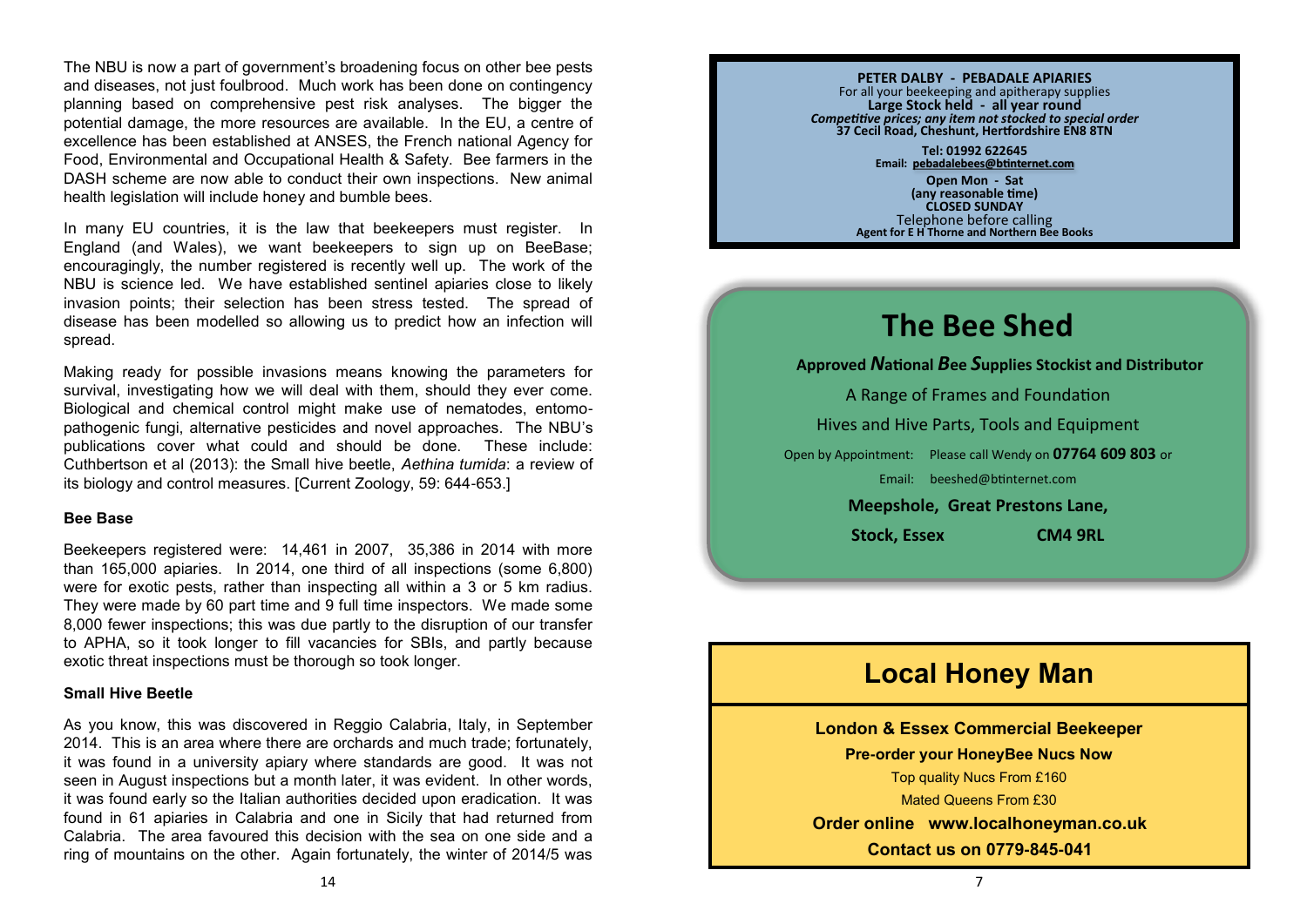## **From the BBC Website & Warwickshire BKA - via** *Ebees*

Nantes botanical garden in western France, found dead Asian hornets in a Sarracenia pitcher plant stem. Asian hornets spreading across Europe now face a natural enemy that lures them to destruction -  $\overrightarrow{a}$ carnivorous North American plant, French experts say. The head of the botanical garden says the plant devours Asian hornets - but not European hornets. Nor does it eat bees or wasps.

Romaric Perrocheau recently found a Sarracenia stem full of dead hornets. Monsieur Perrocheau, quoted by AFP news agency, said Sarracenia had "invented a very selective trap" for the aggressive Asian hornets. The hornets are apparently attracted by Sarracenia's nectar and pheromones on the plant's tubular leaves. Once the hornet crawls inside the rim at the top, it easily slips and plunges into the pitcher, to



be digested by the plant's juices. Mr Perrocheau and an entomologist aim to study the contents of 200 pitchers, hoping to identify the chemical secret of their attraction for Asian hornets.

The trap appears to be a European adaptation, as Asian hornets do not exist in Sarracenia's native Massachusetts, in the eastern US. The plant can be grown easily in Europe and is not considered a threat to native flora.



**East Anglian Bee Forum** 

#### **Report by Jeremy Quinlan and Sandra Gray**

We met at The Arkenstall Centre, Haddenham CB6 3XD on 16<sup>th</sup> September 2015. The following delegates attended:

| Gill       | <b>Brewer</b>  | <b>Beds</b>      | Keith   | Morgan         | RBI, E Region           |
|------------|----------------|------------------|---------|----------------|-------------------------|
| Wally      | <b>Thrale</b>  | Beds             | Peter   | Heath          | <b>SBI</b>              |
| Colin      | Hall           | Beds             | Stewart | <b>Spinks</b>  | <b>SBI</b>              |
| Chris      | <b>Evans</b>   | Cambs &<br>Hunts | Dave    | <b>Bonner</b>  | <b>SBI</b>              |
| <b>Jim</b> | <b>McNeill</b> | Essex            | Peter   | Folge          | SBI & Herts             |
| Jean       | Smye           | Essex            | Sandra  | Gray           | SBI & Ipswich           |
| Katherine  | <b>Roberts</b> | <b>FERA</b>      | Fred    | <b>Daynes</b>  | SBI & Peterborough      |
| <b>Ben</b> | Jones          | <b>FERA</b>      | Sylvia  | <b>Pettitt</b> | SBI & W. Suffolk        |
| Celia      | Smith          | Lincolnshire     | Jeremy  | Quinlan        | Suffolk                 |
| Eddy       | Gould          | Lincs BKA        | Laurie  | Wiseman        | Suffolk                 |
| Mike       | <b>Brown</b>   | <b>NBU</b>       | Peter   | <b>Davies</b>  | <b>WNKLBA</b>           |
| Paul       | <b>Metcalf</b> | <b>Norfolk</b>   | Don     | Cooper         | <b>WNKLBA &amp; BFA</b> |
| Carolyn    | Liston         | <b>Norfolk</b>   |         |                |                         |

Apologies: Jan Reeves, Doug Brown.

Keith Morgan (Regional Bee Inspector, Eastern Region) opened the meeting by asking those present to introduce themselves; this was quickly done.

#### **Bee Health Policy**

Mike Brown, Head of DEFRA's National Bee Unit said that with the globalisation of trade, the work of the bee inspectorate was shifting towards exotic threats. It is hoped that these may be forestalled by monitoring apiaries within 5 km of ports, airports, truck transport depots, etc. That the risks are real has been demonstrated when an aircraft came in from Chad via several other places with a swarm - this had withstood temperatures down to -55°C. It was killed and examination showed it was carrying varroa. An *Apis florea* colony found its way to South Africa in machinery; there are many other examples. The Eastern Region had a particularly high number of exotic pest risk points.

The Healthy Bees Plan (England & Wales) and the Bee Health Advisory Forum aim to get everyone working together to promote good standards.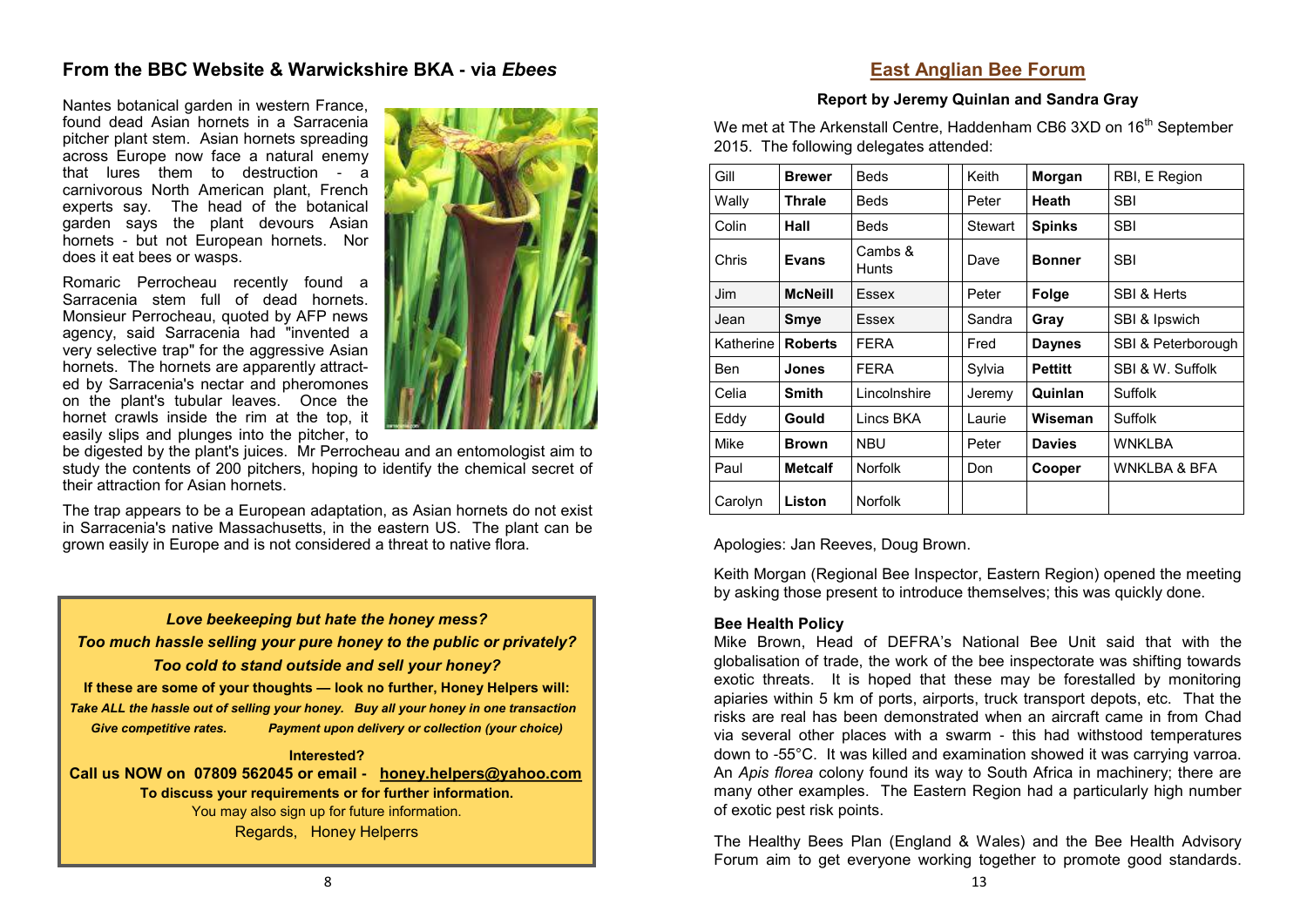**Zoe on the 'Obs' hive**







**Photographs by Tony Andrews** (Romford)



### **Photograph by Paul F Abbott**

(Southend)



**Jim McNeill in full flow**

**Photographs by Tony Andrews**  (Romford)

**The 2015 Honey Show**